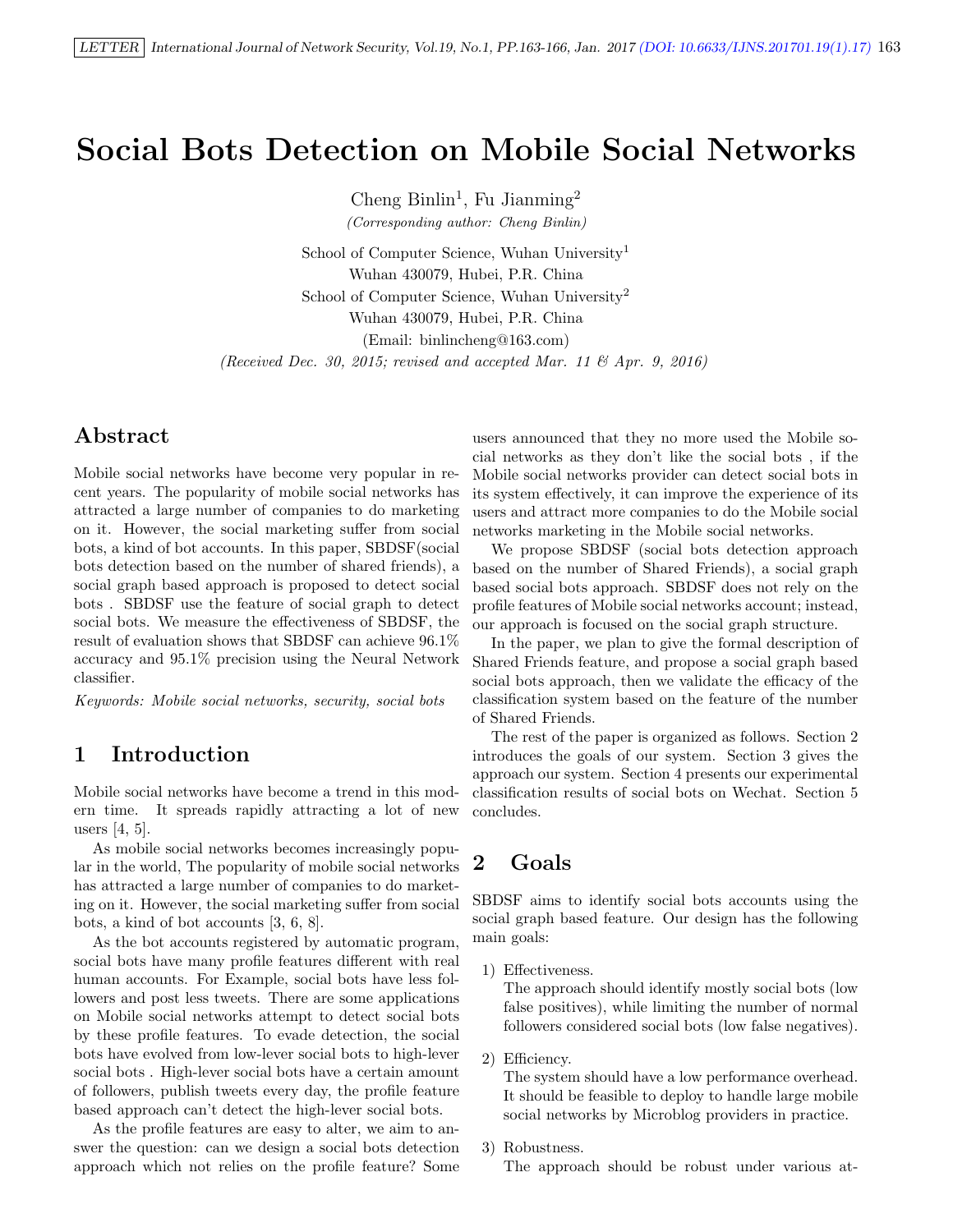tack strategies, and be immune to sophisticated evasion techniques. We assume that the attacker knows about the SBDSF techniques and will try to avoid detection.

## 3 Approach

In this section, we describe the basic idea of social bots detection, formalize the problem of social bots detection.

**Definition 1. Follower** node  $v_i$  is a follower of node  $v_i$  if the edge  $a = (j, i)$  is contained in the set of edges, followers are the incoming links of a node.

**Definition 2. Friend** node  $v_j$  is a follower of node  $v_i$ if the edge  $a = (i, j)$  is contained in the set of edges, followers are the incoming links of a node.

Definition 3. Shared Friend. In the Weibo social graph, we use set  $F(i)$  denoting the vertex which is the friend of vertex<sub>i</sub>:  $F(i) = \{ j |$ {vertex<sub>i</sub> is the friend of vertex<sub>i</sub> }; then the common friends of vertex<sub>i</sub> and vertex<sub>i</sub> can be defined as:

$$
C(i,j) = F(i) \cap F(j). \tag{1}
$$

Definition 4. Shared Friends Graph. For a Weibo social graph  $G(V, E)$ , we define Shared Friends Graph as  $G_C = (V_C, E_C)$ . The  $V_C$  is the vertices set which is identical to the V of graph  $G(V, E)$ . An weighted edge  $E_C = (i, j)$  is linking  $V_{C_i}$  and  $V_{C_j}$ , which stands for there are Shared Friends between  $V_i$  and  $V_j$ , and the weights of  $E_C$  is equal to the number of Shared Friends of  $V_i$  and  $V_j$ . Given a  $E_C = (i, j)$ , there is a equation shown as follow:

$$
Weights (E_C) = C(i, j). \tag{2}
$$

In a summary, social graph  $G(V, E)$  is unweighed directed graph, while Shared Friends Graph  $G_C(V_C, E_C)$  is weighted undirected graph.

**Example 1.** Consider a social graph  $G(V, E)$  in Figure 1, the corresponding Shared Friends Graph is shown as  $G_C$   $(V_C, E_C)$  in Figure 2. User b and d has a common friend which is User e; User c and d has two common friend User a and e.

In order to see the difference of Shared Friends Graph on zombie friends and normal ones intuitively, we generate the Shared Friends Graph on the sample of normal Friends and zombie friends respectively. Figure 3 is the example of Shared Friends Graph on normal friends Sample, while Figure 4 is the example of Shared Friends Graph on zombie friends Sample. We can find that the number of Shared Friends among zombie followers is greater than that of normal ones significantly.

Definition 5. Community Aggregation Degree. The Community Aggregation Degree denotes the degree of the community aggregation:

$$
D_{community} = E_{community} / E_{total}
$$
 (3)







Figure 2: Shared friends graph



Figure 3: Sample of normal account



Figure 4: Sample of social bots

The  $D_{community}$  denotes Community Aggregation Degree of the community,  $E_{community}$  denotes the number of the edges in the Community,  $E_{total}$  denotes the number of the edges of the vertices in the Community.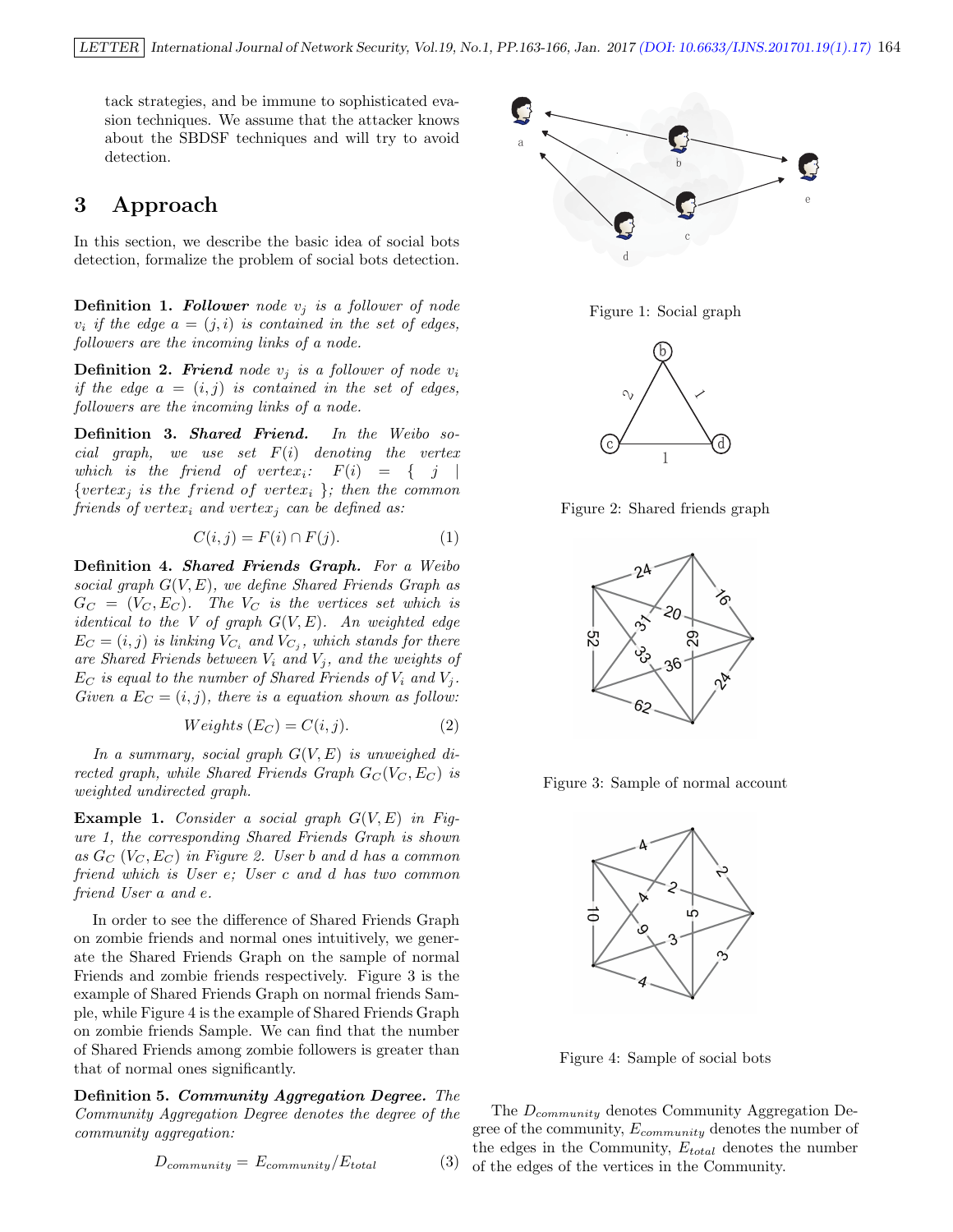We use the Community Aggregation Degree of the Shared Friends Graph the detect the social bots in this paper.

#### 4 Evaluation

This section discusses the evaluation of our system.

#### 4.1 Datasets

Wechat is the top mobile social networks in China, it is known to all that Twitter and Facebook are two popular ones in American and Erope while Wechat is the most widely used application in China [1]. Wechat offers API [7, 2], and we use it to crawl and collect data.

The sample set contains two subsets (Table 1): benign set and bots set. Benign set consist of 5,000 known, benign crawled ID from 10 seed ID which is randomly select, the bots set consist of 5,000 social bots which we purchased from 5 different sellers on Taobao site (Chinese version of Ebay).

Table 1: Evaluation dataset

| Set                   | Source                   |
|-----------------------|--------------------------|
| 5,000 benign accounts | crawled from Wechat      |
| $5,000$ social bots   | purchased on Taobao site |

#### 4.2 Evaluation Result

To increase the difficulty of detection, we mix randomly with the Benign set and bots set to build the Follower set. In our evaluation, bots set consist of 5,000 samples; the ratio of social bots account for all the followers is 40%, which is quite a low ratio in practice but nevertheless presents no problems for social bots detection.

We use the classifiers based on the Community Aggregation Degree of Community Aggregation Degree to detect the social bots. All the classifiers reported in the evaluation are computed using 10-fold cross validation. Table 2shows the evaluation result of different classification algorithms.

Table 2: Evaluation dataset

| Classifier              | Accuracy | Precision |
|-------------------------|----------|-----------|
| Decision Tree           | 92.1%    | 93.1\%    |
| Neural Network          | 96.1%    | 95.1%     |
| Support Vector Machines | $95.0\%$ | 94.1%     |
| Native Bayesian         | 90.3%    | 88.6%     |

It can be seen that Neural Network classifier has the best overall performance compared with other algorithms.

## 5 Conclusions

The popularity of mobile social networks makes it being a great platform to do marketing. Social bots become the major threat of social marketing. The social bots is in evolution, previous work can detect low-lever social bots but not high-lever social bots. To this end, we have proposed SBDSF, a social graph based approach to detect social bots, which use the feature that the number of shared friends among the social bots from a purchaser is usually greater than that of the normal users.

The popularity of mobile social networks makes it being a great platform to do marketing. Social bots become the major threat of social marketing. The social bots is in evolution, previous work can detect low-lever social bots but not high-lever social bots. To this end, we have proposed SBDSF, a social graph based approach to detect social bots, which use the feature that the number of shared friends among the social bots from a purchaser is usually greater than that of the normal users.

# References

- [1] F. Gao and Y. Zhang, "Analysis of wechat on iphone," in 2nd International Symposium on Computer, Communication, Control and Automation, vol. 69, pp. 278–281, 2013.
- [2] C. H. Lien and Y. Cao, "Examining wechat users' motivations, trust, attitudes, and positive word-ofmouth: Evidence from china," Computers in Human Behavior, vol. 41, pp. 104–111, 2014.
- [3] A. Muthana, A. A. A. Ghani, and R. Mahmod, "It cannot get away: An approach to enhance security of user account in online social networks," International Journal of Computer Science and Network Security, vol. 15, no. 4, pp. 1, 2015.
- [4] V. Nincic, M. Chang, and F. Lin, "Dmlrid-an xmlbased proof-of-concept mobiledrm framework for sharing learning contents amongmobile networks," International Journal of Information and Electronics Engineering, vol. 3, no. 2, pp. 180, 2013.
- [5] M. Romoozi and H. Babaei, "A P2P fuzzy reputation system based on security policies for mobile ad-hoc networks," International Journal of Information and Electronics Engineering, vol. 3, no. 5, pp. 481, 2013.
- [6] S. Sarpong, C. Xu, and X. Zhang, "An authenticated privacy-preserving attribute matchmaking protocol for mobile social networks," International Journal of Network Security, vol. 17, no. 3, pp. 357–364, 2015.
- [7] L. Wu and X. Yang, "A research on the services of university mobile library based on the wechat public platform [j]," Research on Library Science, vol. 18, pp. 013, 2013.
- [8] P. Wuttidittachotti and T. Daengsi, "Quality evaluation of mobile networks using voip applications: A case study with skype and line based-on stationary tests in bangkok," International Journal of Computer